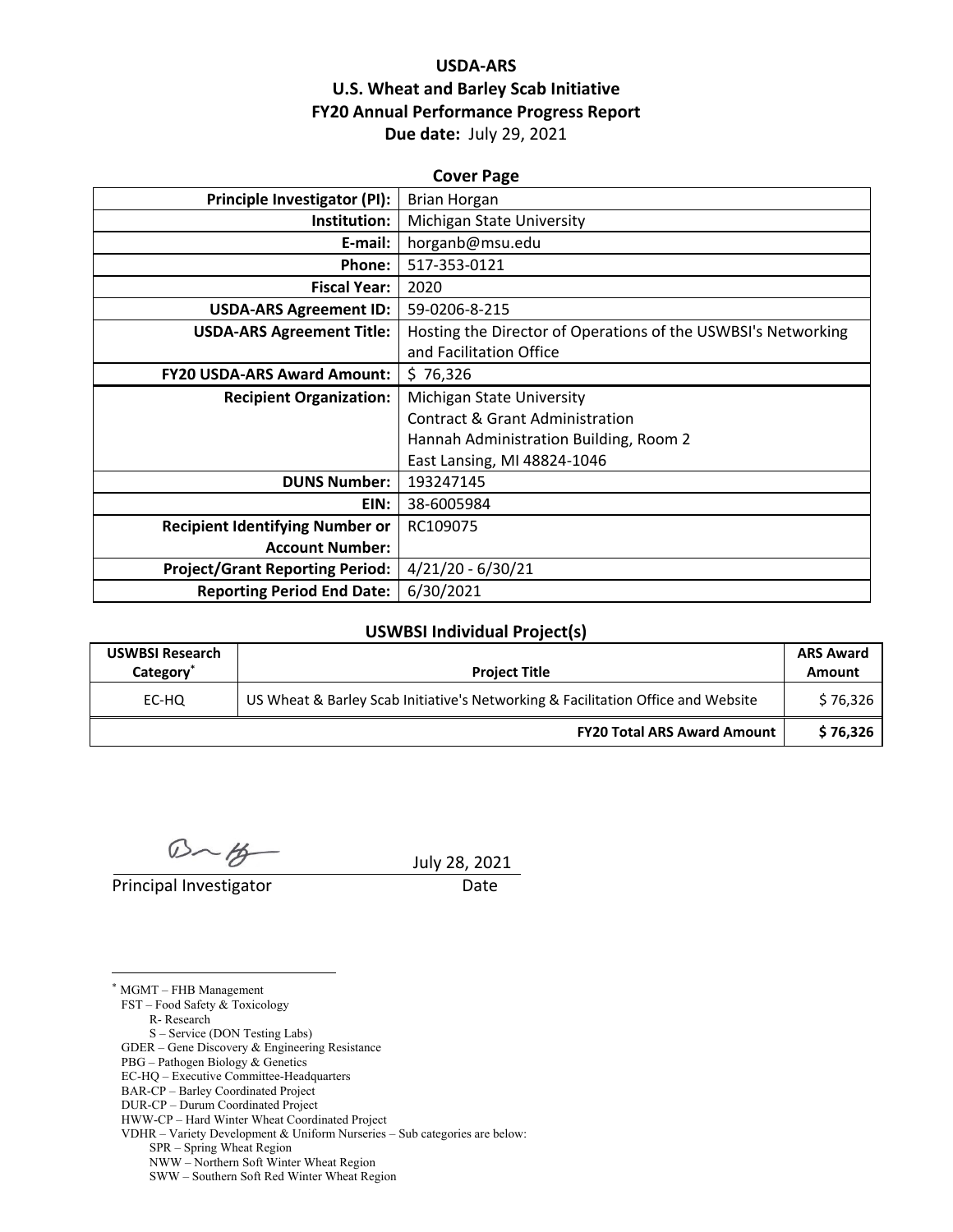**Project 1:** *US Wheat & Barley Scab Initiative's Networking & Facilitation Office and Website*

#### **1. What are the major goals and objectives of the research project?**

- The objectives of the NFO are to:
- 1) Maintain and enhance the Resource Management/Accountability Center;
- 2) Facilitate and enhance communication within the Initiative and with its stakeholders;
- 3) Administer the process of developing the Initiative's annual recommended research plan and budget; and
- 4) Manage and implement all meetings and conferences.
- **2. What was accomplished under these goals or objectives?** *(For each major goal/objective, address these three items below.)*

## **a) What were the major activities?**

- 1) Resource Management/Accountability Center:
	- o A new backup/email server was purchased and installed. The previous system was aging and its tower case format forced it to be installed in an insecure room on a slow network. The new system was an upgrade to a rack server which allowed it to be placed in a secure server room with faster networking. The new system also had upgraded RAM, CPU speed, and storage.
	- $\circ$  The shared file drive, email, and backup server was migrated over to the new server. All of the services had to be upgraded and reconfigured to run on the new server/new network. Several improvements were made to these services for better performance and security. A new backup system was created to perform better with the new system and to improve the secure transfer of files from the production server to the backup server. The domain's email system was also updated to further prevent mail going out from the scabusa.org domain being labelled as SPAM and to prevent domain spoofing/forgery.
	- o The old Forum registration system was updated to work with the new virtual Forum format. The registration scripts were re‐written with new and updated fields. The database schema was also changed to accept the new data. The administrative scripts also had to be updated.
	- $\circ$  A new virtual poster registration and viewing service was created because of the virtual Forum. A new registration system was created to allow users to register and upload virtual posters and associated videos. The posters and videos were viewed in a newly created online viewing system. A new administration system was also created to work with the new system and the added abstracts, posters, and videos.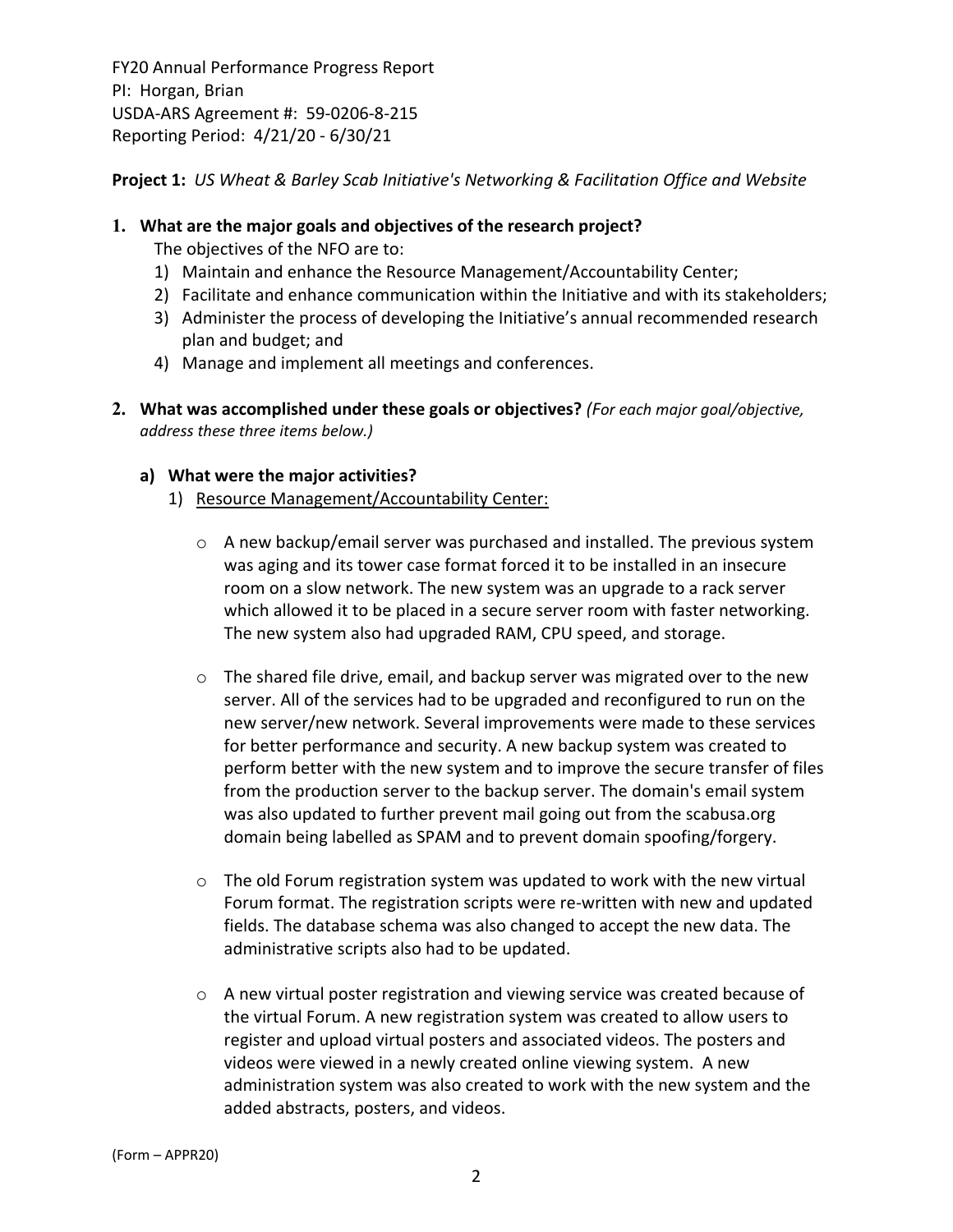- $\circ$  A new bulletin (i.e. discussion) board system was installed and customized to work with the new virtual Forum format. It has not yet been utilized, but the system is still active on the system and ready for future use.
- o A new Year 2 Review System was created to work with the Electronic Pre‐ proposal System to allow for review of funding requests for continuing projects. This system required changes to the uploading of documents, administrative interface, and viewing scripts.
- o The migration process has begun to merge the Login database into the existing Contacts database. Users and institutions were synced in the two databases. The registration scripts were updated to work with the new dual database setup. The final merge of the two databases will be finished next fiscal year. This process will make the data more secure and accurate. It will also allow users to update their own information.
- $\circ$  Four new states (CA, WA, SC, AL) were added to the DON labs testing website and maps. New web pages for each of these states were also added to the DON website.

#### o **NFHB Forum Registration System**

This year the USWBSI utilized the registration system of the University of Minnesota for payment processing of the NFHB Forum registrations. The Destiny One platform offers an out-of-the-box tool with connectivity directly to the UMN accounting system for payment processing. Staff training took place on the platform system and requirements and all setup components were put into place. A unique online registration form was then developed for the 2021 NFHB Forum, meeting parameters of the virtual event with varying attendee types and pricing. Customization was incorporated, and confirmation emails and payment receipts were implemented. Reporting tools were modified to address data requirements.

- **2) Annual Fusarium Head Blight Forum:** The annual Forum is the primary mechanism whereby USWBSI scientists and stakeholders come together to discuss both the progress being made, as well as problems that interfere, with the successful combat against this devastating disease.
	- $\circ$  Hosted the 2020 National Fusarium Head Blight Forum: the NFO working with the Forum Organizing Committee facilitated the USWBSI's annual scientific Forum, which was held via Zoom. The Forum was included two and a half days of meetings held over a five day period (Dec. 7‐11, 2020). We offered one of our research sessions (FHB Management) to allow for private growers, crop consultants, etc. to earn Continuing Educational Units (CEU) credits for the first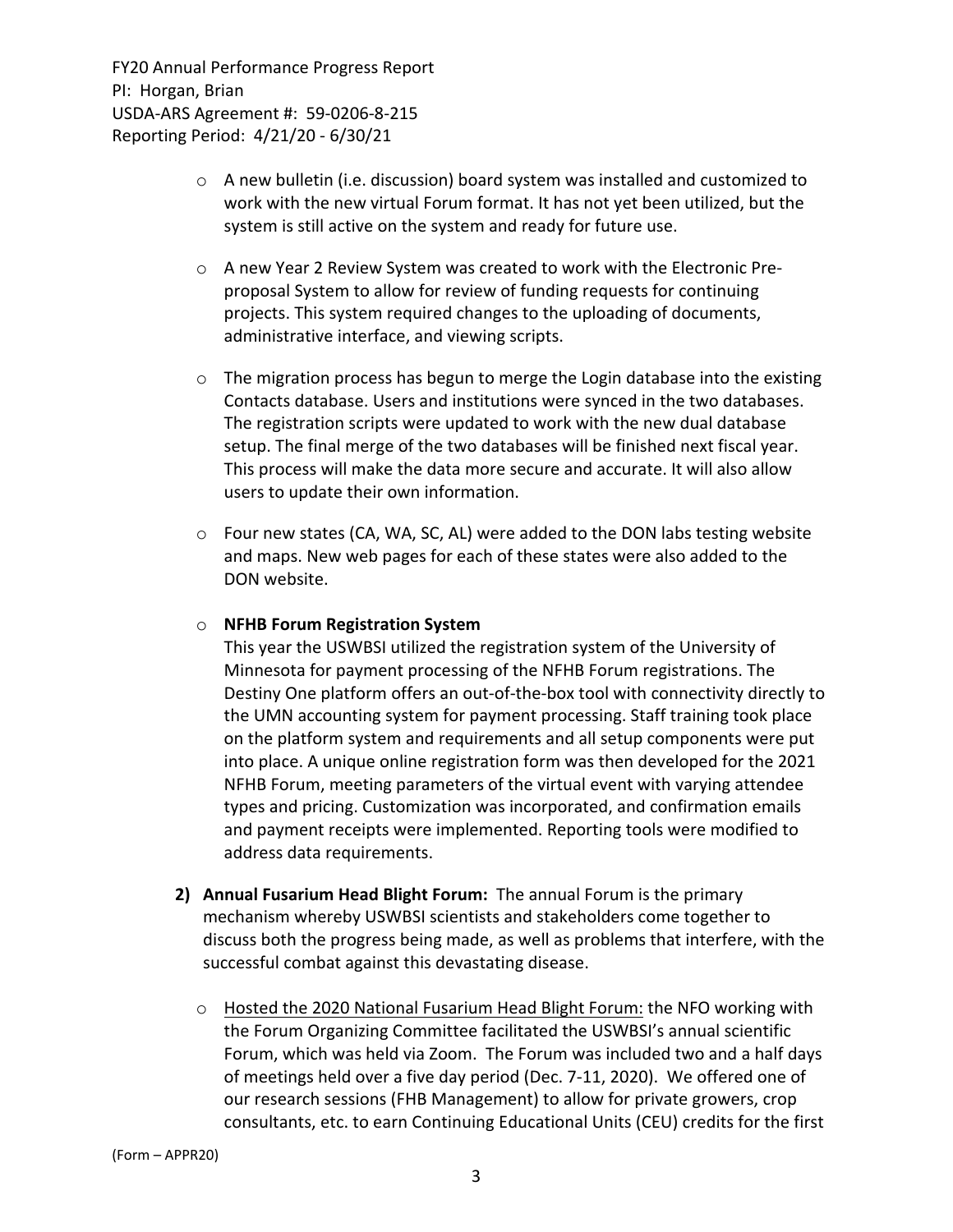> time. At the end of the first day, one of our stakeholders (Siemer Milling) provided a virtual tour of some of the research plots and one of the mills. That was followed by a virtual mixer that included random breakout groups with pre‐designed questions. Research results and findings were presented to the Forum participants in the form of invited talks (21), Flash & Dash presentations (18) and poster presentations (57). Following the close of each poster session question and answer session, time was allocated to group discussions designed around the USWBSI's four research areas and six coordinated projects.

> The 365 registered attendees included scientists research associates, research technicians and graduate students, growers, and industry representatives from across the nation and around the world, as well as area leaders of the U.S. wheat and barley industries. Abstracts or papers (64) of these various presentations were published in the Forum proceedings.

#### o **Planning for the 2021 National FHB Forum.**

The USWBSI Executive Committee (EC) deliberated on whether or not to hold an in‐person, virtual or hybrid (combination of in‐person/virtual) Forum for 2021. A survey of our PIs, Stakeholders and past participants was done to get a sense of what the level of participation would be for each of these options, taking in consideration the impact of COVID. The results of the survey led the EC to the decision to hold the Forum virtually again for 2021. As a result, the NFO had to cancel the contract with the hotel, but was able to minimize the penalty.

Planning is ahead of schedule this year, with the new incoming Director of Operations taking the lead on the Forum planning, and working closely with the Forum Organizing Committee (FOC). The Forum schedule is set and most of the speakers have been selected for the invited talks. Forum registration is due to open at the end of July.

3) Development of the USWBSI's FY21 Research Plan and Budget ‐ approved by USDA‐ARS in April 2021: One‐hundred and fifty‐nine (159) research projects across six (6) research areas (FHB Management; Food Safety & Toxicology, Gene Discovery and Engineering Resistance; Pathogen, Biology & Genetics; Transformational Science; Variety Development and Host Resistance (includes Spring Wheat, Northern and Southern Winter Wheat Coordinated Projects)), three commodity‐based coordinated projects (Barley, Durum, and Hard Winter Wheat), and the USWBSI Headquarters (Office and Website), were recommended for funding in the amount of \$8,655,897 to continue the research efforts to mitigate FHB.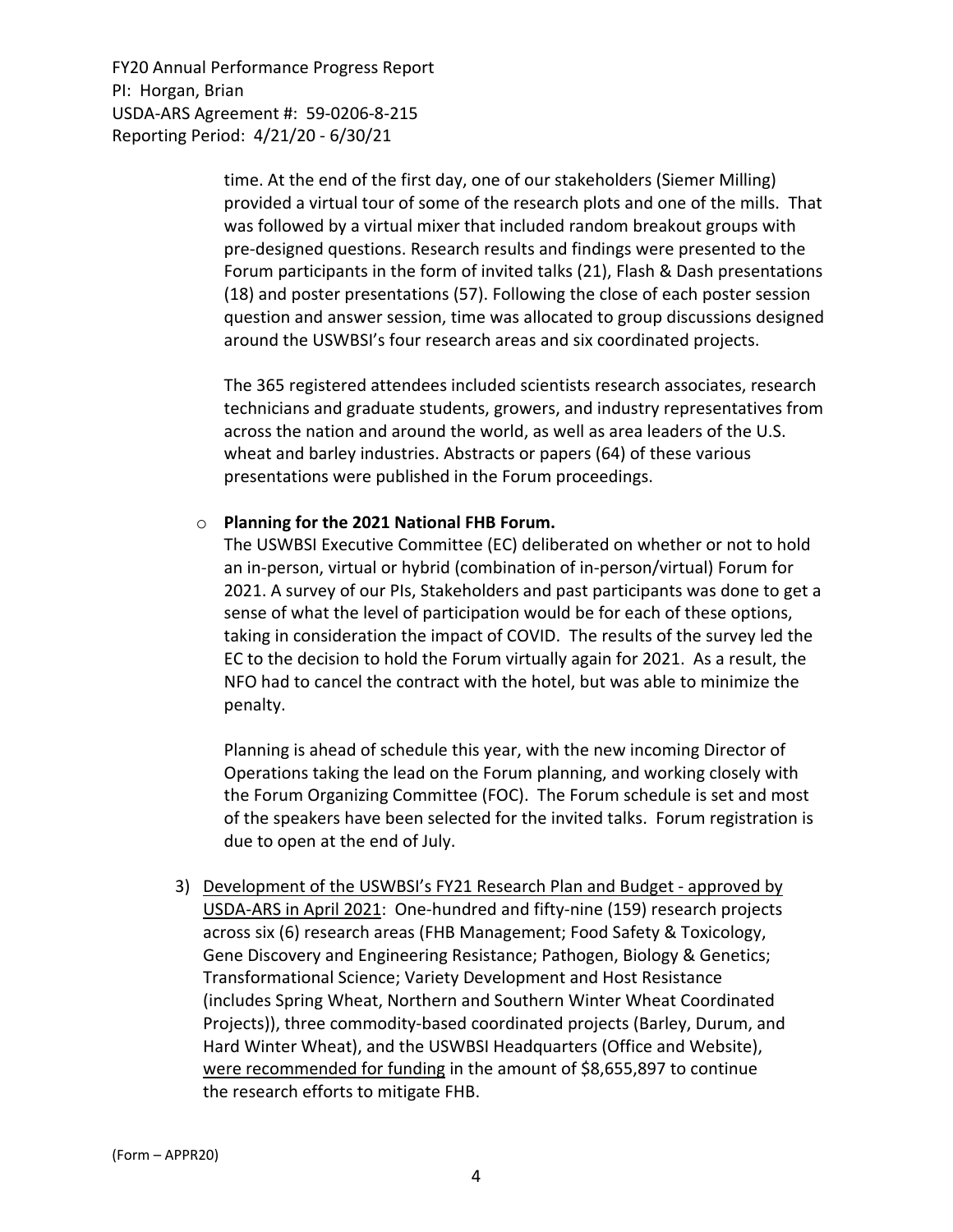## **b) What were the significant results?**

- 1) An improved and more secure website.
- 2) First successful Forum held on Zoom, with over 385 attendees.
- 3) Finalization of the FY21 Research Plan & Budget, that includes six new Transformational Science projects

#### **c) List key outcomes or other achievements.**

- 1) Objective i.
	- o Upgraded EPS System to accommodate review of continuing projects.
	- $\circ$  Upgraded backup/email server added security and speed.
	- o Development of online Poster Room for 2020 Forum
	- o New discussion board for private on‐line discussions
	- o Expanded DON testing web site.
	- o New on‐line Forum registration system.
- 2) Objectives ii‐iv.

In addition to organizing the 2020 National Fusarium Head Blight Forum, the USWBSI's first Forum held using video teleconferencing (Zoom), the NFO also facilitated the finalization of the FY21 Research Plan & Budget. This included distributing a new call for pre‐proposals in the early months of 2021 under the new category called Transformational Science (TSCI). The goals of this new category was to attract the expertise of early career scientists that are not currently part of the Initiative, recruit and explore new ideas and research approaches, and develop integrated projects that leverage the strengths of the Initiative. The USWBSI‐NFO received 15 pre‐proposals and recommended for funding 6 new projects, with funding totaling \$551,360.

A summary of committee meetings, conference calls, research‐based workshops and committee nominations, appointments and elections that were organized, facilitated or supported by the NFO are provided in Table 1.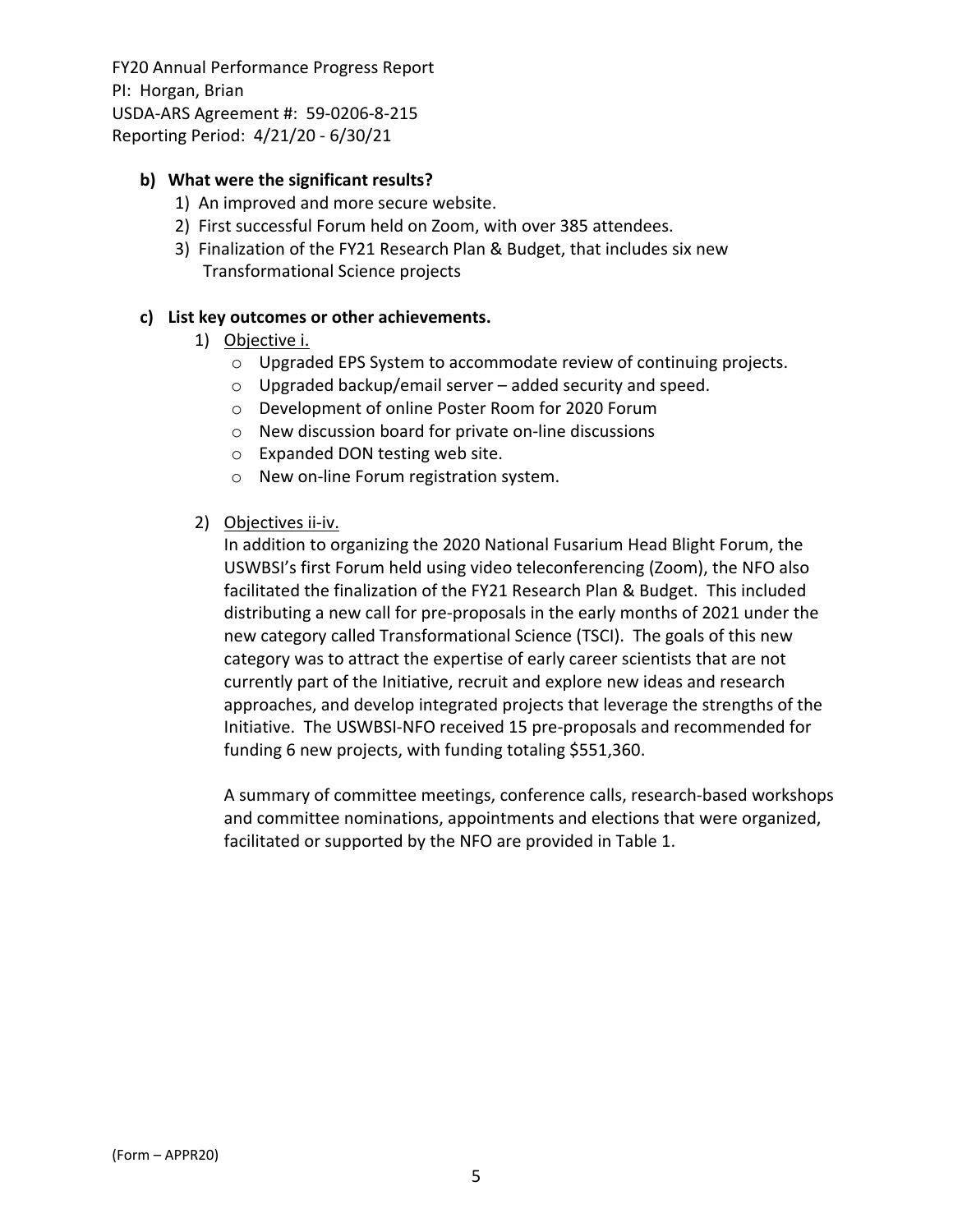> Table 1. Summary of Administrative Meetings (via Zoom) and Research-based Workshops/Planning meetings facilitated or supported by the Networking & Facilitation Office (NFO) during FY20 award period.

|                            | # of Meetings/     |                                                                                                   |  |  |  |
|----------------------------|--------------------|---------------------------------------------------------------------------------------------------|--|--|--|
|                            | $(2oom)$ /         | <b>Description/Purpose of Meeting/Nominations (Elections-</b>                                     |  |  |  |
| Committee/Group            | <b>Nominations</b> | Appointments)                                                                                     |  |  |  |
| <b>Steering Committee</b>  | 2 Meetings         | 12-11-20: Semi-Annual Meeting - Review and approval                                               |  |  |  |
| (SC)                       |                    | of EC's recommended FY21 Research Plan                                                            |  |  |  |
|                            |                    | and Budget.                                                                                       |  |  |  |
|                            |                    | 04-01-21: Semi-Annual Spring Meeting                                                              |  |  |  |
| <b>Executive Committee</b> | 19 Meetings        | 06-06-20: Semi-Annual Spring Meeting - 2020 Forum -                                               |  |  |  |
| (EC)                       |                    | Going virtual; Mid-Term Committee                                                                 |  |  |  |
|                            |                    | Appointments; Search for Grower Co-Chair.                                                         |  |  |  |
|                            |                    | 07-28-20: Discussed format for 2020 Forum                                                         |  |  |  |
|                            |                    | 10-28-20: Updated on planning of 2020 Forum; Prep for                                             |  |  |  |
|                            |                    | FY21 Funding review; Update on search for                                                         |  |  |  |
|                            |                    | Grower Co-Chair; Updated on search for new                                                        |  |  |  |
|                            |                    | NFO Director of Operations.                                                                       |  |  |  |
|                            |                    | 11-16-20 am: Interview candidate for Co-Chair                                                     |  |  |  |
|                            |                    | 11-16-20 pm: Interview candidate for Co-Chair                                                     |  |  |  |
|                            |                    | 11-17-20 pm: Interview candidate for Co-Chair<br>11-19-20 am: Discuss and make recommendation for |  |  |  |
|                            |                    | new Grower Co-Chair to be voted on by the                                                         |  |  |  |
|                            |                    | <b>Steering Committee</b>                                                                         |  |  |  |
|                            |                    | 12-02-20 pm: EC Executive Session - 2021 Research Plan                                            |  |  |  |
|                            |                    | & Budget;                                                                                         |  |  |  |
|                            |                    | 12-02-20 pm : EC met with review panels to discuss their<br>recommendations;                      |  |  |  |
|                            |                    | 12-03-20 pm: EC met with review panels to discuss their                                           |  |  |  |
|                            |                    | recommendations;                                                                                  |  |  |  |
|                            |                    | 12-03-20 pm: EC Executive Session;                                                                |  |  |  |
|                            |                    | 12-04-20 am: EC discussed recommendations from                                                    |  |  |  |
|                            |                    | review panels for FY21 Research Plan and<br>Budget (RP&B).                                        |  |  |  |
|                            |                    | 12-04-20 pm: EC discussed recommendations from                                                    |  |  |  |
|                            |                    | review panels for FY21 Research Plan and                                                          |  |  |  |
|                            |                    | Budget (RP&B).                                                                                    |  |  |  |
|                            |                    | 12-11-20 pm: EC finalized plan to move forward with FY21<br>RP&B.                                 |  |  |  |
|                            |                    | 03-11-21: Finalize funding on Transformational Science<br>Pre-proposals.                          |  |  |  |
|                            |                    | 03-25-21: Semi-annual meeting - prep for SC's semi-<br>annual spring meeting                      |  |  |  |
|                            |                    | 05-05-21: EC discusses new Funding model and                                                      |  |  |  |
|                            |                    | approves Research Priorities for FY22                                                             |  |  |  |
|                            |                    | 05-12-21: EC decides to cancel in-person Forum and                                                |  |  |  |
|                            |                    | hold as virtual again for 2021.                                                                   |  |  |  |
|                            |                    | 06-30-21: EC finalizes recommendation for FY 22                                                   |  |  |  |
|                            |                    | working caps                                                                                      |  |  |  |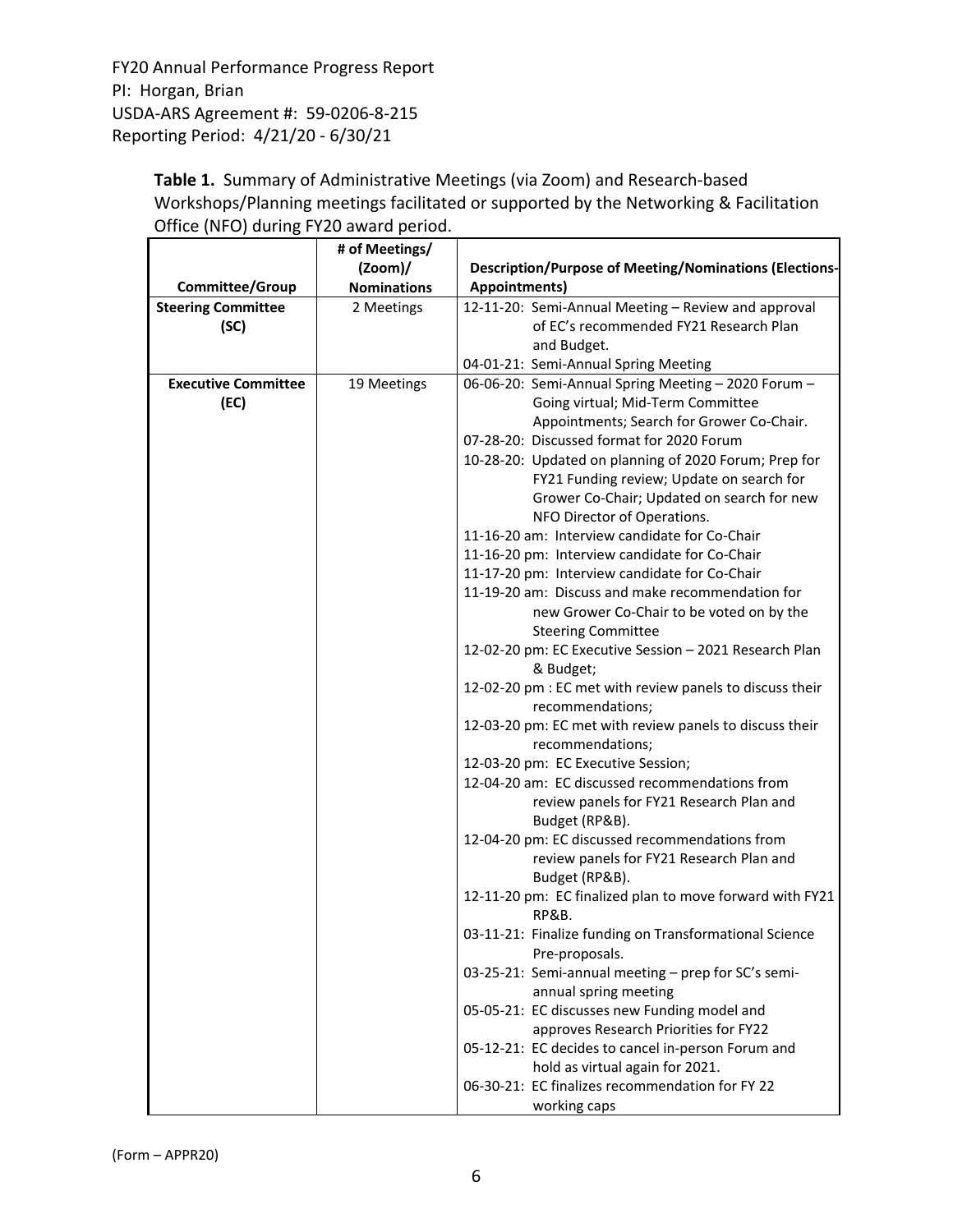|                                                   | # of Meetings/              |                                                                                                                                                                        |  |  |  |
|---------------------------------------------------|-----------------------------|------------------------------------------------------------------------------------------------------------------------------------------------------------------------|--|--|--|
|                                                   | $(2oom)$ /                  | <b>Description/Purpose of Meeting/Nominations (Elections-</b>                                                                                                          |  |  |  |
| Committee/Group                                   | <b>Nominations</b>          | Appointments)                                                                                                                                                          |  |  |  |
| <b>FY21 Review Panels (RP)</b>                    |                             | All review panels scheduled their own meetings this past<br>year.                                                                                                      |  |  |  |
| <b>Research-based</b><br><b>Planning Meetings</b> | 6 Planning Meetings         | 03-17-21: VDHR-SWW Coordinated Project Planning<br>Meeting for FY22                                                                                                    |  |  |  |
|                                                   |                             | 03-17-21: Durum Coordinated Project Planning Meeting<br>for FY22.                                                                                                      |  |  |  |
|                                                   |                             | 03-19-21: VDHR-SPR Coordinated Project Planning<br>Meeting for FY22                                                                                                    |  |  |  |
|                                                   |                             | 04-21-21: Barley Coordinated Project Planning Meeting<br>for FY22                                                                                                      |  |  |  |
|                                                   |                             | 04-27-21: VDHR-NWW Coordinated Project Planning<br>Meeting for FY22                                                                                                    |  |  |  |
|                                                   |                             | 05-10-21: Hard Winter Wheat Coordinated Project<br>Planning Meeting for FY22.                                                                                          |  |  |  |
| <b>Grower Co-Chair</b>                            | 1 Appointment               | Steering Committee appointed the new Grower Co-<br>Chair recommended by the Executive Committee                                                                        |  |  |  |
| <b>Steering Committee</b>                         | 2 Elected                   | Steering Committee Election of new members for the<br>following constituent areas: Malting & Brewing<br>Industry, and Pasta Industry. Two individuals<br>were elected. |  |  |  |
| <b>Executive Committee</b>                        | 2 Appointments              | Executive Committee: Barley (mid-term appointment)<br>and Grower Co-Chair (all grain classes)                                                                          |  |  |  |
| <b>Research Committees</b>                        | $(n=7): 12$                 | Research Committees (RC) appointments/re-                                                                                                                              |  |  |  |
|                                                   | vacancies excluding         | appointments:                                                                                                                                                          |  |  |  |
|                                                   | <b>Chair and Vice-Chair</b> | Barley CP-1 member and Chair                                                                                                                                           |  |  |  |
|                                                   | appointments                | Durum $CP - 1$ member                                                                                                                                                  |  |  |  |
|                                                   |                             | VDHR Northern Soft Winter Wheat CP - 2 members<br>and Chair                                                                                                            |  |  |  |
|                                                   |                             | VDHR Southern Soft Red Winter Wheat $CP - 1$<br>member and Chair                                                                                                       |  |  |  |
|                                                   |                             | FHB Management - 2 members, Chair and Vice-Chair<br>Pathogen Biology & Genetics - 3 members, Chair and<br>Vice-Chair                                                   |  |  |  |
|                                                   |                             | Gene Discovery & Engineering Resistance - 2<br>members and Chair                                                                                                       |  |  |  |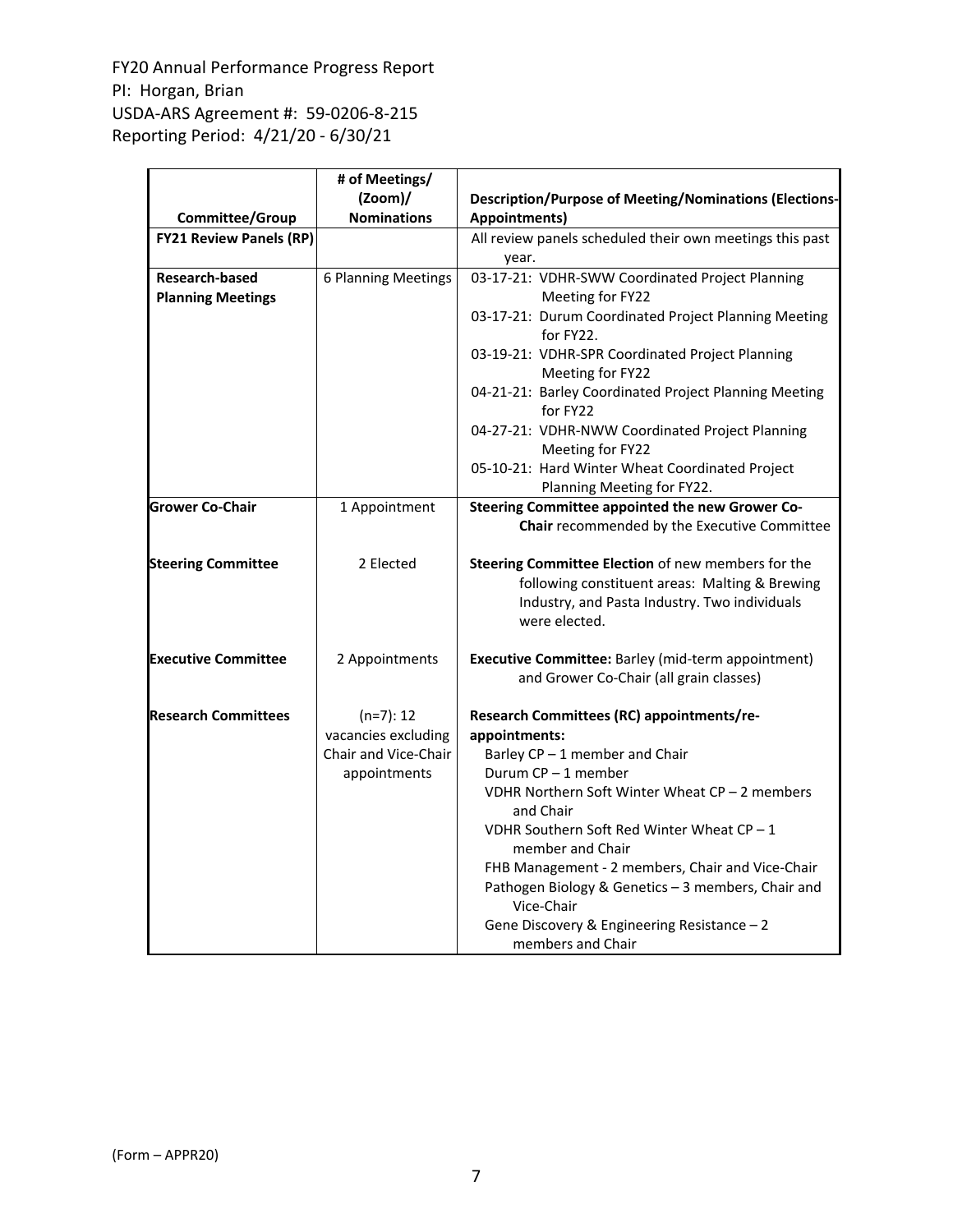# **3. Was this research impacted by the COVID‐19 pandemic (i.e. university shutdowns and/or restrictions, reduced or lack of support personnel, etc.)? If yes, please explain how this research was impacted or is continuing to be impacted.**

Yes. For the safety of our participants/attendees, the USWBSI Executive Committee decided to hold the Forum using a video teleconferencing platform (Zoom) rather than hold an in‐person event. This meant that for the first time ever, the USWBSI had to cancel its contract with a hotel.

## **4. What opportunities for training and professional development has the project provided?**

An undergraduate student was hired to work in the USWBSI's Headquarter branch office at Michigan State University assisting with inputting data into the projects/grants web‐based database and scanning FHB‐related publications for reference database.

Flash & Dash Presentations; 2020 National FHB Forum ‐ Flash & Dash (F&D) Presentations are for graduate students, post‐docs and early career professionals. Presenters give a short (5 minute) 'flash and dash' presentation of the work highlighted in their poster prior to their designated poster sessions. This exercise gives these early career scientists presentation experience and increases the visibility of their research work by attracting interest to their poster during the poster session. Eighteen individuals participated in the Flash & Dash session.

#### **5. How have the results been disseminated to communities of interest?**

Information is disseminated through the USWBSI's list serves, website, emails, blogs, FHB‐ alerts, on‐line articles, Forum proceedings, extension‐based materials and newsletters.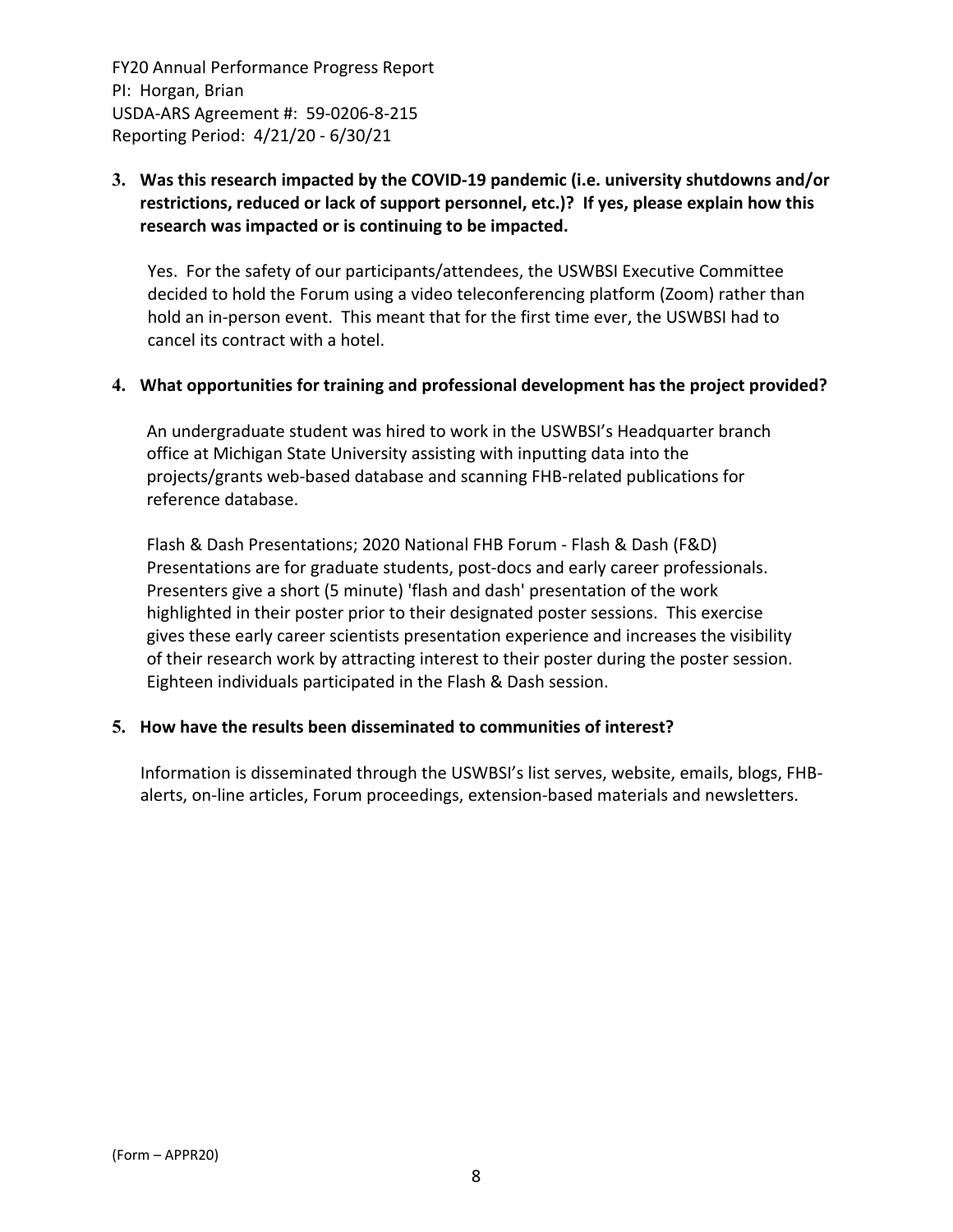# **Training of Next Generation Scientists**

**Instructions:** Please answer the following questions as it pertains to the FY20 award period (4/21/20 ‐ 6/30/21). The term "support" below includes any level of benefit to the student, ranging from full stipend plus tuition to the situation where the student's stipend was paid from other funds, but who learned how to rate scab in a misted nursery paid for by the USWBSI, and anything in between.

**1. Did any graduate students in your research program supported by funding from your USWBSI grant earn their MS degree during the FY19 award period?**  $\square$ Yes  $\square$ No  $\square$  Not Applicable

**If yes, how many?** Click to enter number here.

**2. Did any graduate students in your research program supported by funding from your USWBSI grant earn their Ph.D. degree during the FY19 award period?**

 $\square$ Yes  $\square$ No  $\square$  Not Applicable

**If yes, how many?** Click to enter number here.

**3. Have any post docs who worked for you during the FY19 award period and were supported by funding from your USWBSI grant taken faculty positions with universities?**  $\square$ Yes  $\square$ No  $\square$  Not Applicable

**If yes, how many?** Click to enter number here.

**4. Have any post docs who worked for you during the FY19 award period and were supported by funding from your USWBSI grant gone on to take positions with private ag‐ related companies or federal agencies?**

 $\square$ Yes  $\square$ No  $\square$  Not Applicable **If yes, how many?** Click to enter number here.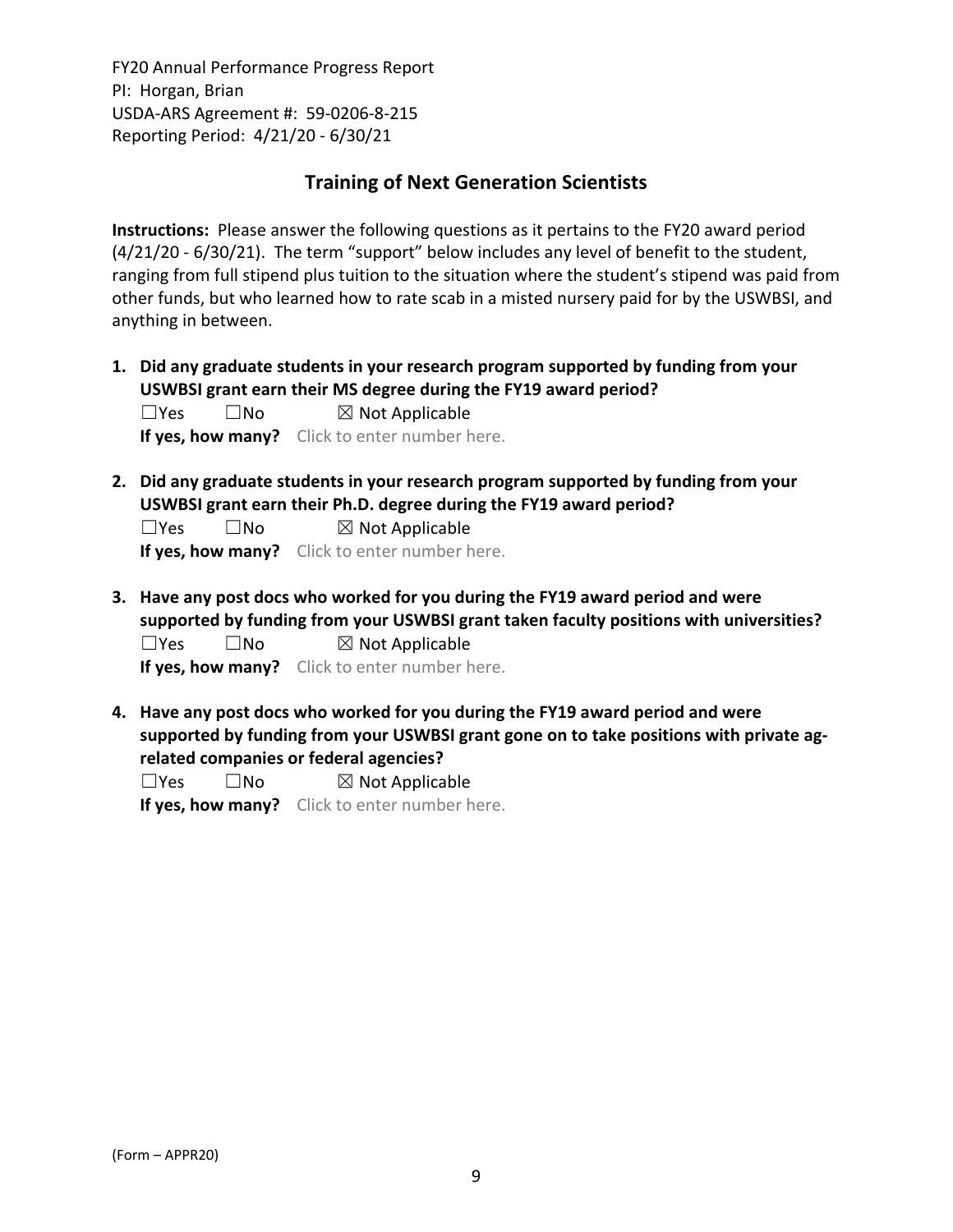# **Release of Germplasm/Cultivars**

**Instructions:** In the table below, list all germplasm and/or cultivars released with full or partial support through the USWBSI during the FY20 award period (4/21/20 - 6/30/21). All columns must be completed for each listed germplasm/cultivar. Use the key below the table for Grain Class abbreviations. 

| <b>Name of Germplasm/Cultivar</b> | <b>Grain Class</b>    | <b>FHB Resistance</b>                                  | <b>FHB</b><br>Rating<br>$(0-9)$  | Year<br><b>Released</b> |
|-----------------------------------|-----------------------|--------------------------------------------------------|----------------------------------|-------------------------|
| Not applicable to this project.   | Select Grain<br>Class | Select what represents<br>your most resistant<br>check | Enter as<br>text 0-9<br>rating   | Select Year             |
| Click here to enter text.         | Select Grain<br>Class | Select what represents<br>your most resistant<br>check | Enter as<br>text 0-9<br>rating   | Select Year             |
| Click here to enter text.         | Select Grain<br>Class | Select what represents<br>your most resistant<br>check | Enter as<br>$text 0-9$<br>rating | Select Year             |
| Click here to enter text.         | Select Grain<br>Class | Select what represents<br>your most resistant<br>check | Enter as<br>text 0-9<br>rating   | Select Year             |
| Click here to enter text.         | Select Grain<br>Class | Select what represents<br>your most resistant<br>check | Enter as<br>text 0-9<br>rating   | Select Year             |
| Click here to enter text.         | Select Grain<br>Class | Select what represents<br>your most resistant<br>check | Enter as<br>text 0-9<br>rating   | Select Year             |
| Click here to enter text.         | Select Grain<br>Class | Select what represents<br>your most resistant<br>check | Enter as<br>text 0-9<br>rating   | Select Year             |
| Click here to enter text.         | Select Grain<br>Class | Select what represents<br>your most resistant<br>check | Enter as<br>text 0-9<br>rating   | Select Year             |
| Click here to enter text.         | Select Grain<br>Class | Select what represents<br>your most resistant<br>check | Enter as<br>text 0-9<br>rating   | Select Year             |
| Click here to enter text.         | Select Grain<br>Class | Select what represents<br>your most resistant<br>check | Enter as<br>text 0-9<br>rating   | Select Year             |
| Click here to enter text.         | Select Grain<br>Class | Select what represents<br>your most resistant<br>check | Enter as<br>text 0-9<br>rating   | Select Year             |
| Click here to enter text.         | Select Grain<br>Class | Select what represents<br>your most resistant<br>check | Enter as<br>text 0-9<br>rating   | Select Year             |
| Click here to enter text.         | Select Grain<br>Class | Select what represents<br>your most resistant<br>check | Enter as<br>text 0-9<br>rating   | Select Year             |
| Click here to enter text.         | Select Grain<br>Class | Select what represents<br>your most resistant<br>check | Enter as<br>text 0-9<br>rating   | Select Year             |

NOTE: Leave blank if you have nothing to report or if your grant did NOT include any VDHR-related projects.

**NOTE:** List the associated release notice or publication under the appropriate sub-section in the 'Publications' section of the FPR.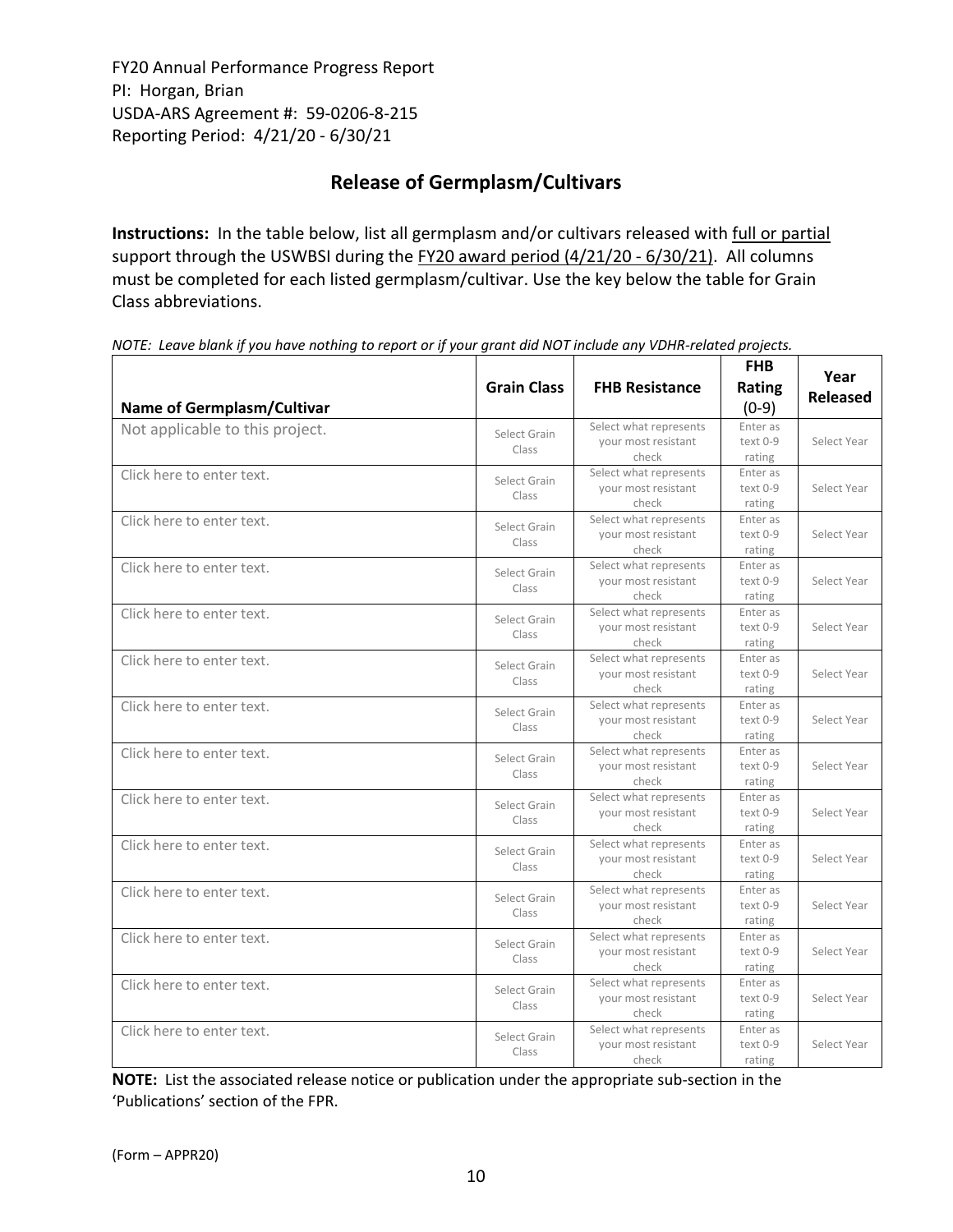# **Publications, Conference Papers, and Presentations**

**Instructions:** Refer to the PR\_Instructions for detailed more instructions for listing publications/presentations about your work that resulted from all of the projects included in the FY20 grant award. Only citations for publications published (submitted or accepted) or presentations presented during the **award period (4/21/20 ‐ 6/30/21**) should be included. If you did not publish/submit or present anything, state 'Nothing to Report' directly above the Journal publications section.

NOTE: Directly below each citation, you **must** indicate the Status (i.e. published, submitted, etc.) and whether acknowledgement of Federal support was indicated in the publication/ presentation. See example below for a poster presentation with an abstract:

Z.J. Winn, R. Acharya, J. Lyerly, G. Brown‐Guedira, C. Cowger, C. Griffey, J. Fitzgerald, R.E. Mason and J.P. Murphy. 2020. "Mapping of Fusarium Head Blight Resistance in NC13‐20076 Soft Red Winter Wheat." In: S. Canty, A. Hoffstetter, and R. Dill‐Macky (Eds.), *Proceedings of the 2020 National Fusarium Head Blight Forum (*p. 12.), Virtual; December 7‐11. Online: https://scabusa.org/pdfs/NFHBF20\_Proceedings.pdf. Status: Abstract Published and Poster Presented Acknowledgement of Federal Support: YES (Abstract and Poster)

## **Journal publications.**

N/A – Not Applicable to this project

# **Books or other non‐periodical, one‐time publications.**

Nothing to report.

#### **Other publications, conference papers and presentations**.

*Forum Proceedings:*

Canty, S., A. Hoffstetter, and R. Dill‐Macky (Eds.). 2020. Proceedings from the 2020 National Fusarium Head Blight Forum, Virtual; December 7‐11. University of Minnesota, St. Paul, MN. Online: https://scabusa.org/pdfs/NFHBF20\_Proceedings.pdf Status: Published

Acknowledgement of Federal Support: Not applicable for this publication

*Newsletters:*

(Form – APPR20) Lilleboe, D., S. Canty, and R. Dill-Macky (Eds.). Winter 2021. Fusarium Focus. U.S. Wheat & Barley Scab Initiative. Volume 21, Issue 1. Status: Published Acknowledgement of Federal Support: Not applicable for this publication